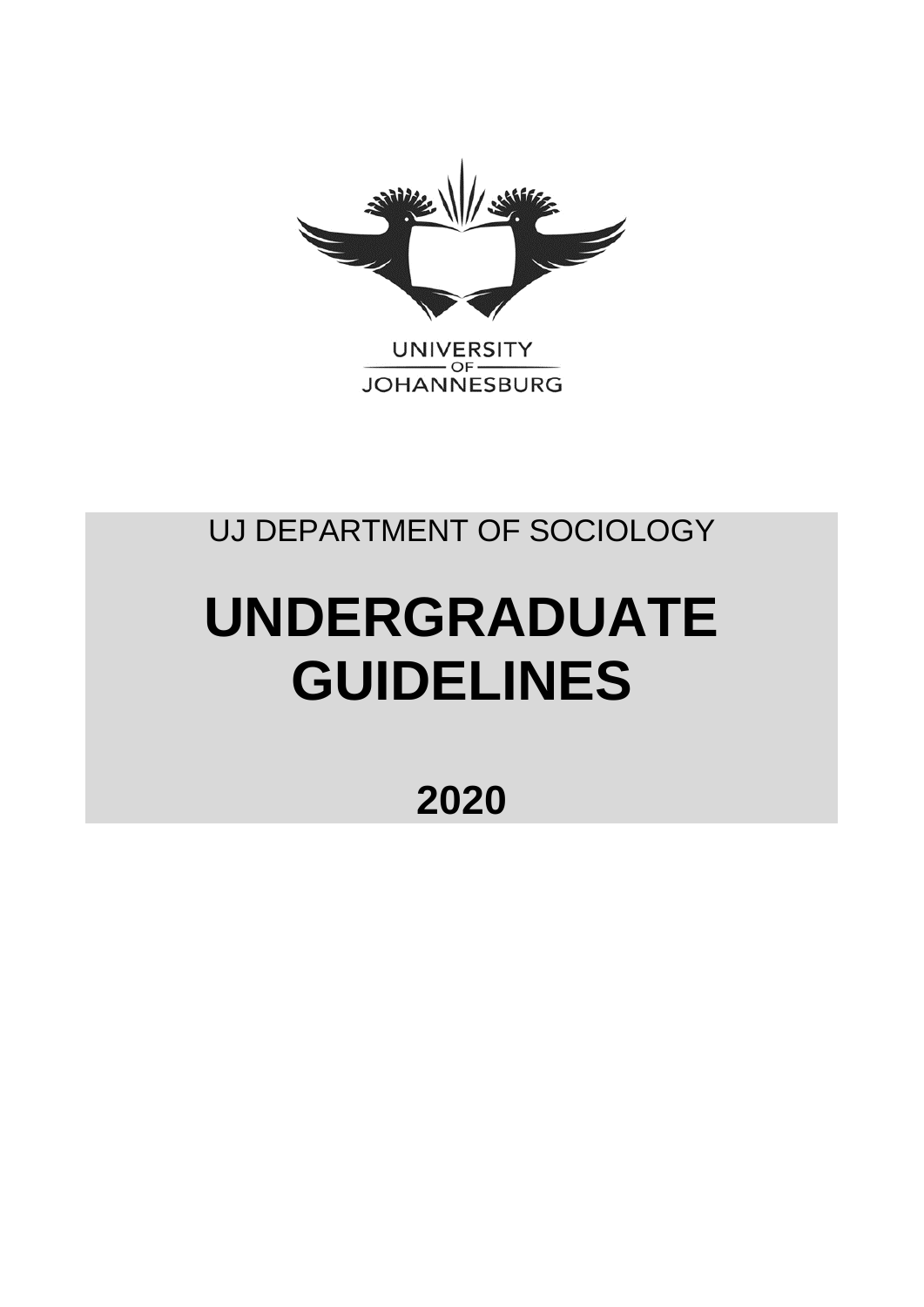# **Contents**

| $\mathbf 1$ .    |                                              |  |
|------------------|----------------------------------------------|--|
| 2.               |                                              |  |
| 2.1              |                                              |  |
| 3.               |                                              |  |
| 4.               |                                              |  |
| 5.               |                                              |  |
| 6.               | GUIDELINES FOR WRITING ACADEMIC ASSIGNMENTS4 |  |
| 6.1              |                                              |  |
| 6.2              |                                              |  |
| 6.2.1            |                                              |  |
| 6.2.2            |                                              |  |
| 6.3              |                                              |  |
| 6.3.1            |                                              |  |
| 6.3.2            |                                              |  |
| 6.3.3            |                                              |  |
| 6.3.4            |                                              |  |
| 6.4              |                                              |  |
| 6.4.1            |                                              |  |
| 6.5              |                                              |  |
| 6.6              |                                              |  |
| $\overline{7}$ . |                                              |  |
| 7.1              |                                              |  |
| 7.2              |                                              |  |
| 7.3              |                                              |  |
| 7.4              |                                              |  |
| 7.5              |                                              |  |
| 7.6              |                                              |  |
| 7.6.1            |                                              |  |
| 7.6.2            |                                              |  |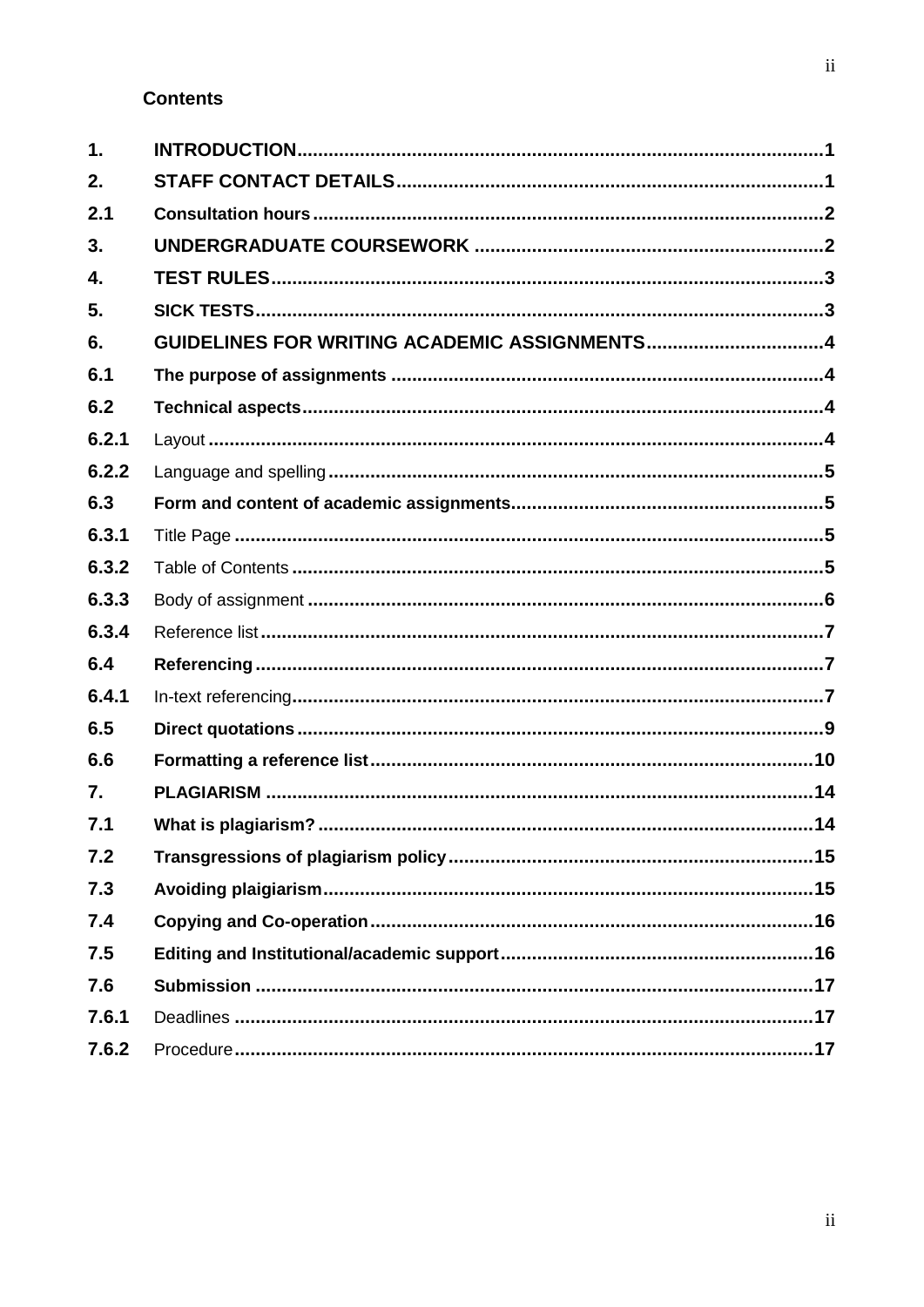# **1. INTRODUCTION**

**Welcome** to all students who are joining the Department of Sociology for the first time. Welcome also to all our senior undergraduate students! It is of critical importance that you read this document carefully, because it provides valuable general information, such as guidelines regarding tests and assignments.

# **2. STAFF CONTACT DETAILS**

| Prof Pragna Rugunanan    | prugunanan@uj.ac.za      | Associate Professor, Head of<br>Department                |
|--------------------------|--------------------------|-----------------------------------------------------------|
| Prof Kammila Naidoo      | kammilan@uj.ac.za        | Professor, Acting Dean of Faculty of<br><b>Humanities</b> |
| Prof Tina Uys            | tuys@uj.ac.za            | Professor                                                 |
| <b>Prof Aswhin Desai</b> | agdesai@uj.ac.za         | Professor                                                 |
| Prof Grace Khunou        | gracek@uj.ac.za          | Professor                                                 |
| Prof Ingrid Palmary      | ipalmary@uj.ac.za        | Professor                                                 |
| Prof Kezia Batisai       | keziab@uj.ac.za          | Associate Professor                                       |
| Prof Malehoko Tshoaedi   | mtshoaedi@uj.ac.za       | <b>Associate Professor</b>                                |
| Prof Tapiwa Chagonda     | tchagonda@uj.ac.za       | Associate Professor                                       |
| Prof Carin Runciman      | carin.runciman@gmail.com | Associate Professor                                       |
| Dr Siphelo Ngcwangu      | siphelon@uj.ac.za        | Senior Lecturer                                           |
| Dr Luke Sinwell          | Lsinwell@uj.ac.za        | Senior Lecturer                                           |
| Dr Trevor Ngwane         | tngwane@uj.ac.za         | Senior Lecturer                                           |
| Dr Letitia Smuts         | Lsmuts@uj.ac.za          | Lecturer                                                  |
| Dr David du Toit         | daviddt@uj.ac.za         | Lecturer                                                  |
| Dr Muhammed Suleman      | muhammeds@uj.ac.za       | Lecturer                                                  |
| Mr Lerato Kgosiemang     | Lkgosiemang@uj.ac.za     | Lecturer                                                  |
| Ms Boni Moagi            | bonisiwem@uj.ac.za       | Departmental Administrator                                |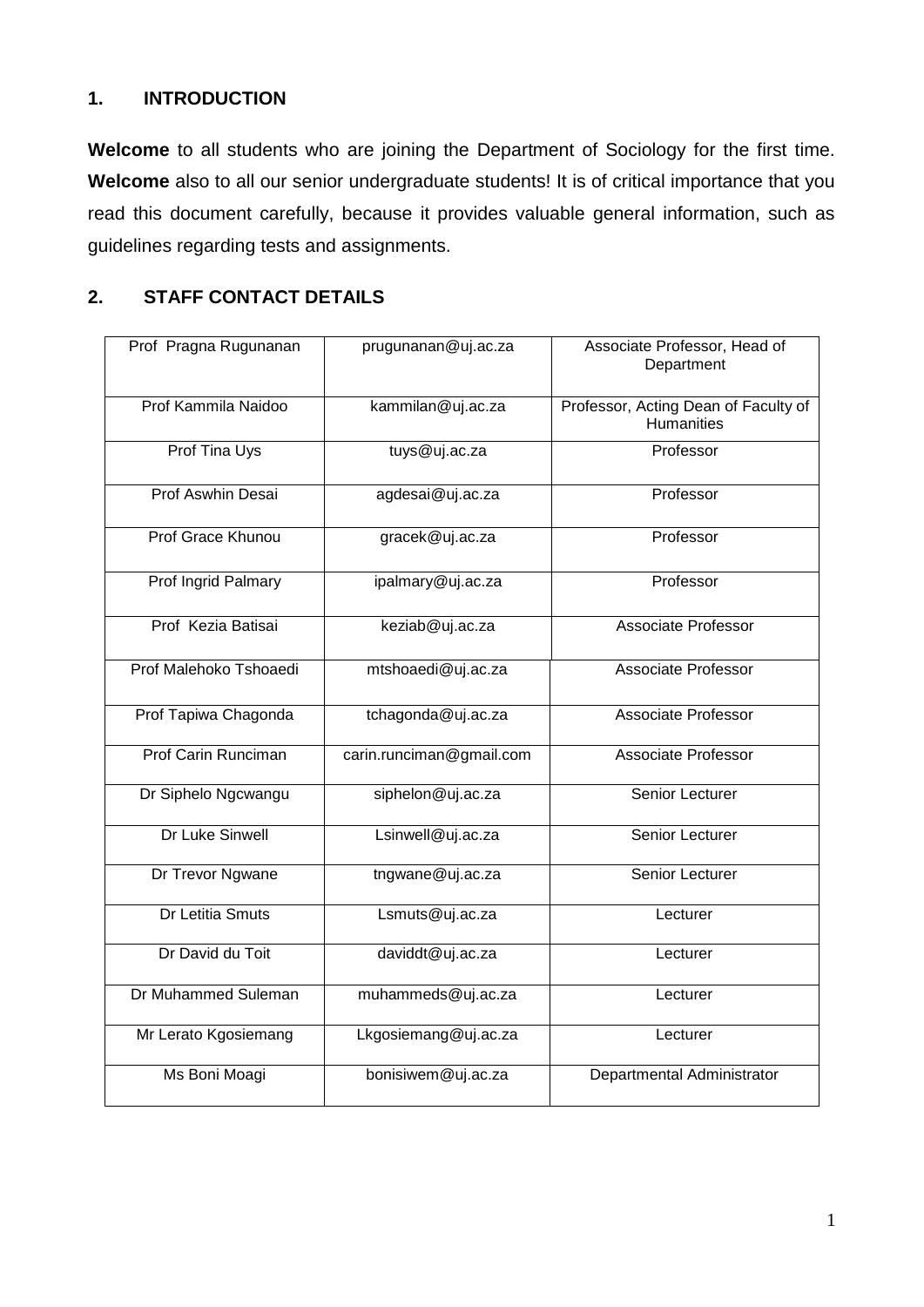# **2.1 Consultation hours**

Each staff member's consultation times are indicated in the relevant study guide. If you are not able to consult with the lecturer during these specific times, you may contact her/him via email to make a formal appointment. An appointment with the head of the department may be arranged via the secretary.

# **3. UNDERGRADUATE COURSEWORK**

|                                                                                | <b>Semester 1</b>                         |  |  |  |  |  |
|--------------------------------------------------------------------------------|-------------------------------------------|--|--|--|--|--|
| <b>Module 1</b>                                                                | <b>Module 2</b>                           |  |  |  |  |  |
| Sociology 1A: The Individual and Society                                       |                                           |  |  |  |  |  |
| Course coordinator: Dr Siphelo Ngcwangu                                        |                                           |  |  |  |  |  |
| <b>Theory and Family</b>                                                       | <b>Deviance and Religion</b>              |  |  |  |  |  |
| Mr. Anthony Kaziboni                                                           | Prof Tapiwa Chagonda                      |  |  |  |  |  |
| Ms. Irene Marindi                                                              | Dr Muhammed Suleman                       |  |  |  |  |  |
| Test: Monday 24 February 2020                                                  | Test: Monday 20 April 2020                |  |  |  |  |  |
| <b>Sociology 2A: Social Relations</b>                                          |                                           |  |  |  |  |  |
| Course coordinator: Prof Ingrid Palmary/Prof Tina Uys                          |                                           |  |  |  |  |  |
| <b>Conflict Studies</b>                                                        | <b>Group Dynamics</b>                     |  |  |  |  |  |
| Prof Ingrid Palmary                                                            | Prof Tina Uys                             |  |  |  |  |  |
| Test: Monday 02 March 2020                                                     | Test: Monday 20 April 2020                |  |  |  |  |  |
| Sociology 3A: Sociology at Work                                                |                                           |  |  |  |  |  |
| Course coordinator: Dr Letitia Smuts<br><b>Social Science Research Methods</b> |                                           |  |  |  |  |  |
|                                                                                | <b>Sociology of Work</b>                  |  |  |  |  |  |
| Dr David Du Toit                                                               | Dr Trevor Ngwane                          |  |  |  |  |  |
| Test: Monday 02 March 2020                                                     | Test: Wednesday 22 April 2020             |  |  |  |  |  |
| <b>3A Sociology Research Practical</b><br>Dr Letitia Smuts                     |                                           |  |  |  |  |  |
| <b>Semester 2</b>                                                              |                                           |  |  |  |  |  |
| Module 3                                                                       | Module 4                                  |  |  |  |  |  |
| <b>Sociology 1B: Social Divisions</b>                                          |                                           |  |  |  |  |  |
| Course coordinator: Dr Siphelo Ngcwangu                                        |                                           |  |  |  |  |  |
| <b>Power and the Workplace</b>                                                 | <b>Inequality: Class, Race and Gender</b> |  |  |  |  |  |
| Dr Siphelo Ngcwangu                                                            | Prof Grace Khunou                         |  |  |  |  |  |
| Mr Lerato Kgosiemang                                                           | Mr Lerato Kgosiemang                      |  |  |  |  |  |
| Test: Monday 03 August 2020                                                    | Test: Monday 28 September 2020            |  |  |  |  |  |
| <b>Sociology 2B: Population Dynamics</b>                                       |                                           |  |  |  |  |  |
| Course coordinator: Prof Tina Uys/ Mr. Muhammed Suleman                        |                                           |  |  |  |  |  |
| <b>Clinical Sociology</b>                                                      | <b>Population Dynamics</b>                |  |  |  |  |  |
| Dr. Muhammed Suleman                                                           | Dr Luke Sinwell                           |  |  |  |  |  |
| Test: Monday 17 August 2020                                                    | Test: Monday 21 September 2020            |  |  |  |  |  |
| Sociology 3B: Classical and Contemporary Sociological Theory                   |                                           |  |  |  |  |  |
| Course coordinator: Dr Letitia Smuts                                           |                                           |  |  |  |  |  |
| <b>Sociological Theory</b>                                                     | Globalisation                             |  |  |  |  |  |
| Prof Malehoko Tshoaedi                                                         | Dr Siphelo Ncwangu                        |  |  |  |  |  |
| Test: Monday 03 August 2020                                                    | Test: Monday 28 September 2020            |  |  |  |  |  |
| <b>3B Sociology Research Practical</b>                                         |                                           |  |  |  |  |  |
| Dr Letitia Smuts                                                               |                                           |  |  |  |  |  |

Note: test dates are subject to confirmation or change by the lecturer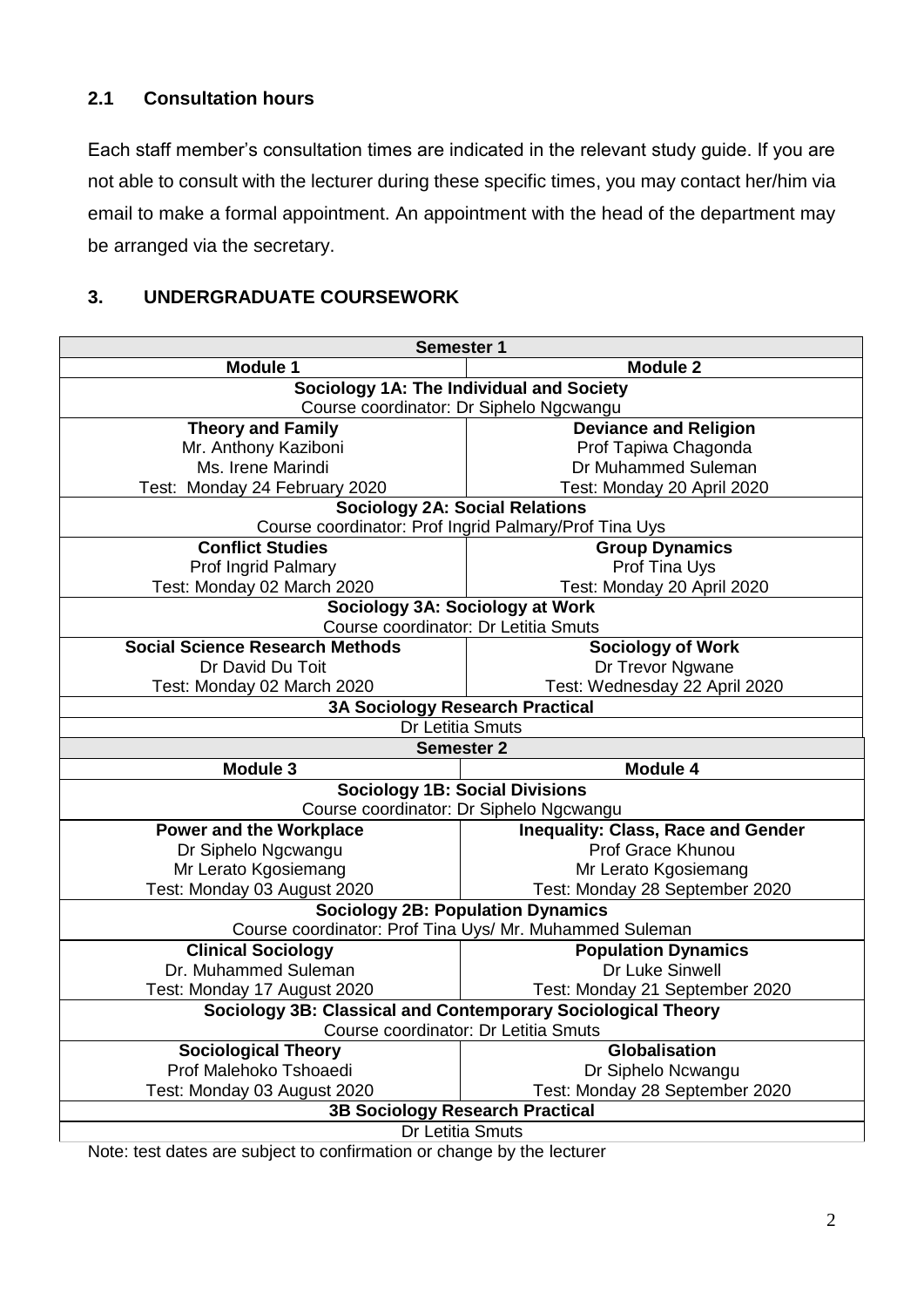# **4. TEST RULES**

You are expected to write two compulsory semester tests during the official set time in each semester. The dates are contained in the booklet called *Faculty of Humanities: Timetable for lectures and examinations* as well as in the coursework table above. Students may not enter the venue after half an hour of the test has passed and may not leave before half an hour has passed. Students may not leave during the last 15 minutes of the test.

**Test queries**: Students are responsible for collecting a test directly after its release. Remarking is not an option, however, for five work days directly following the release of a marked assessment, errors may be brought to the attention of the relevant lecturer or a student who feels that marks have not been fairly awarded may request an explanation. In addition, the final deadline for any queries related to semester marks will be on the last Friday of the block study week of each semester.

#### **5. SICK TESTS**

Semester tests are compulsory. If however, a student was absent from a semester test due to illness, the student may be admitted to write the sick test. In order to apply for admission to the sick test, **the student must hand in a valid doctor's note within 7 days of the original test.** This doctor's note must be **attached to the prescribed application form for writing the sick test**. You may obtain this form from the departmental assistants at C Ring 6. You should clearly indicate the module and date of the original test for which you want to apply to write a sick test. In cases of hospitalisation for longer than 5 days, the relevant lecturer should be contacted by email. If you were ill for more than one test you will have to write these tests one after the other. **The sick test will cover all the work that has been done up to the date of the sick test.** Take note: The sick test is **not** a mark improvement opportunity. It is reserved for students who were really ill. Abuse of this opportunity may result in disciplinary action against you.

Sick tests are provisionally scheduled for the following dates:

- Term 1: 8:30 Monday 09 March 2020 (Soc 1A, 2A and 3A Test 1).
- Term 2: 8:30 Monday 04 May 2020 (Soc 1A, 2A and 3A Test 2).
- Term 3: 8:30 Monday 24 August 2020 (Soc 1B, 2B and 3B Test 1).
- Term 4: 8:30 Monday 05 October 2020 (Soc 1B, 2B and 3B Test 2).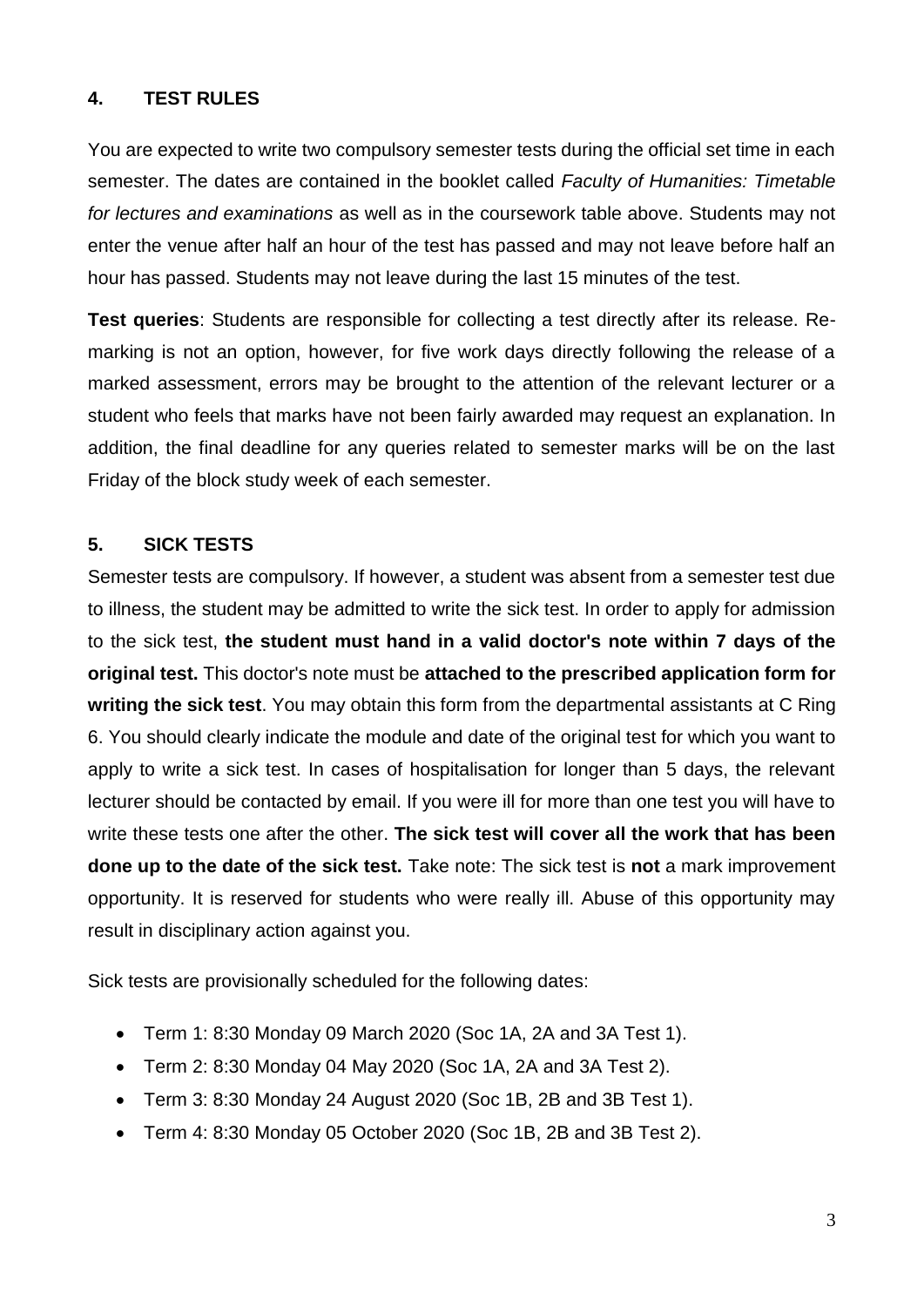# **6. GUIDELINES FOR WRITING ACADEMIC ASSIGNMENTS**

# **6.1 The purpose of assignments**

Students get the opportunity to contribute towards their semester marks by the sporadic submission of assignments. These assignments can take the format of shorter essays or longer and more extensive assignments. The aim of this form of testing, in both instances, is to assess whether students can integrate a diverse number of sources to form a systematic and logical argument. Because authors of academic documents usually work with a reasonable amount of sources, certain conventions have emerged according to which sources are referred to. It is therefore important for students to learn how to use these referencing techniques correctly (see the section on referencing techniques). Apart from the fact that it is of scientific interest to refer to sources, it is also important to give credit to original authors for their work (see section on plagiarism).

# **6.2 Technical aspects**

# 6.2.1 Layout

Note that all assignments should be typed. Handwritten assignments will not be accepted.

- All text and headings should be in 12-point Times New Roman or Arial, 1.5 spacing and the margins should be set at 2.5 cm (or "normal") all around.
- The text should be distributed evenly between the margins, i.e. use the alignment called justify.
- Ensure to insert page numbers at the bottom of your assignment. Page numbering should start on the first page of your text, i.e. when the heading – 1. Introduction or Chapter One – appears (that will then be page 1).
- Ensure to use proper paragraphs. A paragraph consists of 3 or more sentences.

# 6.2.2 Language and spelling

Make use of UK or South African English. Ensure that your spellchecker has been set to South African English (or to UK English). In South Africa, and the UK, certain words are spelled differently from US English. For instance, words like 'labour' end in 'our', not in 'or'. Furthermore, unlike the US, words like 'organise' are spelt with an 's', not a 'z', for example use organise or analyse instead of organize or analyze. While spellcheckers are helpful, you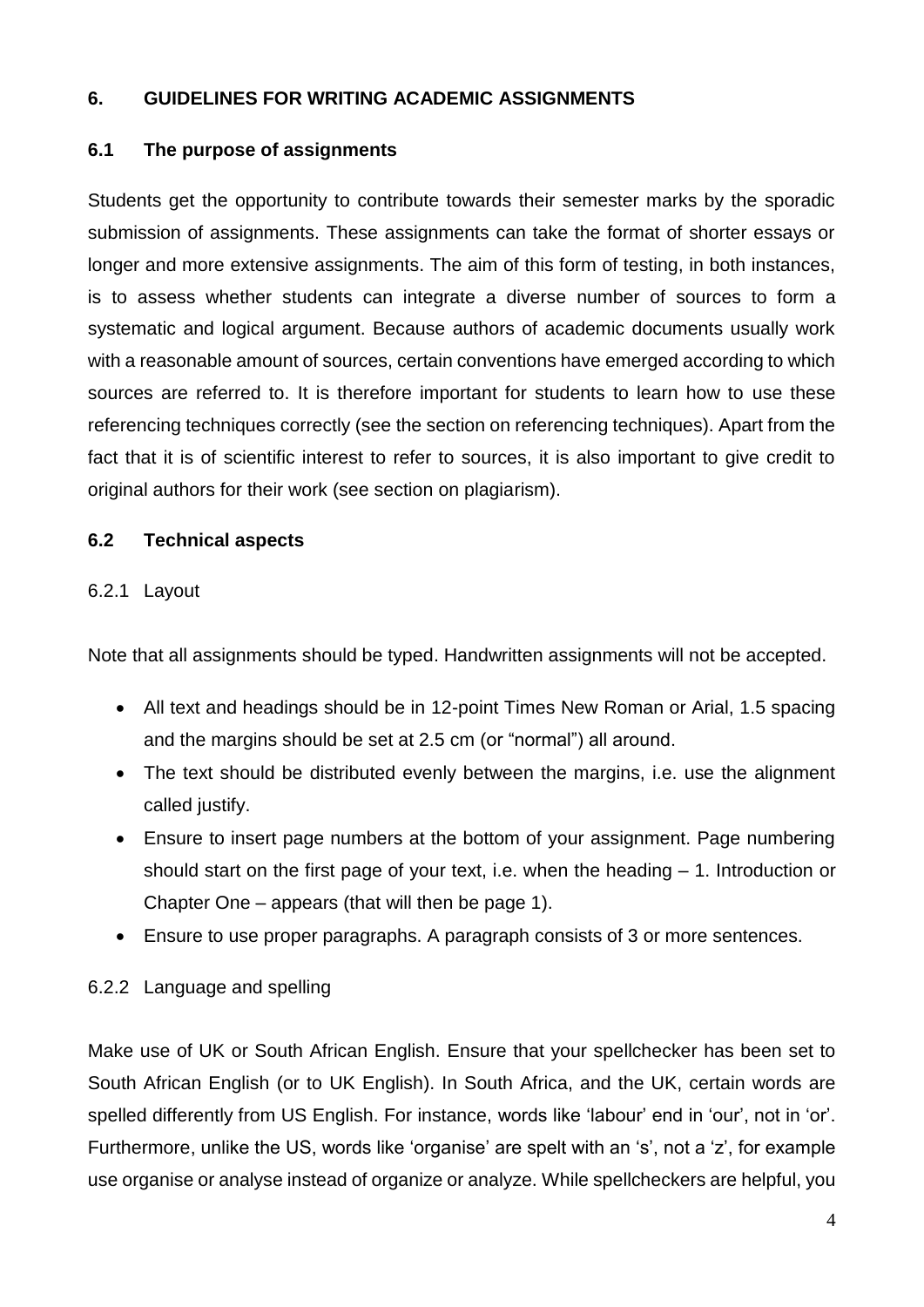should always proofread your assignment before it is submitted. For instance, as far as your spellchecker is concerned, 'course' and 'coarse' are both correct, but they have different meanings.

# **6.3 Form and content of academic assignments**

# 6.3.1 Title page

The title page as provided on Blackboard, must be completed to contain the following information:

- The student's name, surname, student number, course and year of study;
- The title of the assignment;
- The name of the lecturer who gave the assignment;
- The date on which the assignment is submitted (day, month, year) :
- The course for which the assignment is completed, e.g. Sociology 1B, Module 1; and
- A short declaration to indicate that no plagiarism has been committed.

# 6.3.2 Table of contents

The purpose of a table of contents is to provide a systematic overview of the contents of the assignment, and to link headings and subheadings to specific page numbers for easy reference.

The table of contents must appear on a separate page and should be compiled as follows, with page on which the section starts indicated on the right. For example:

# **CONTENTS**

| 1.  | <b>Introduction</b>                         |                |
|-----|---------------------------------------------|----------------|
| 2.  | Marxist perspectives on social inequality   | $\overline{2}$ |
| 2.1 | Modes and forces of production              | 2              |
| 2.2 | Ownership and the emergence of capitalism   | 4              |
| 2.3 | The bourgeoisie and the proletariat         | 4              |
| 2.4 | Criticism on Marxist perspectives           | 5              |
| 3.  | Max Weber's discussion of social inequality | 5              |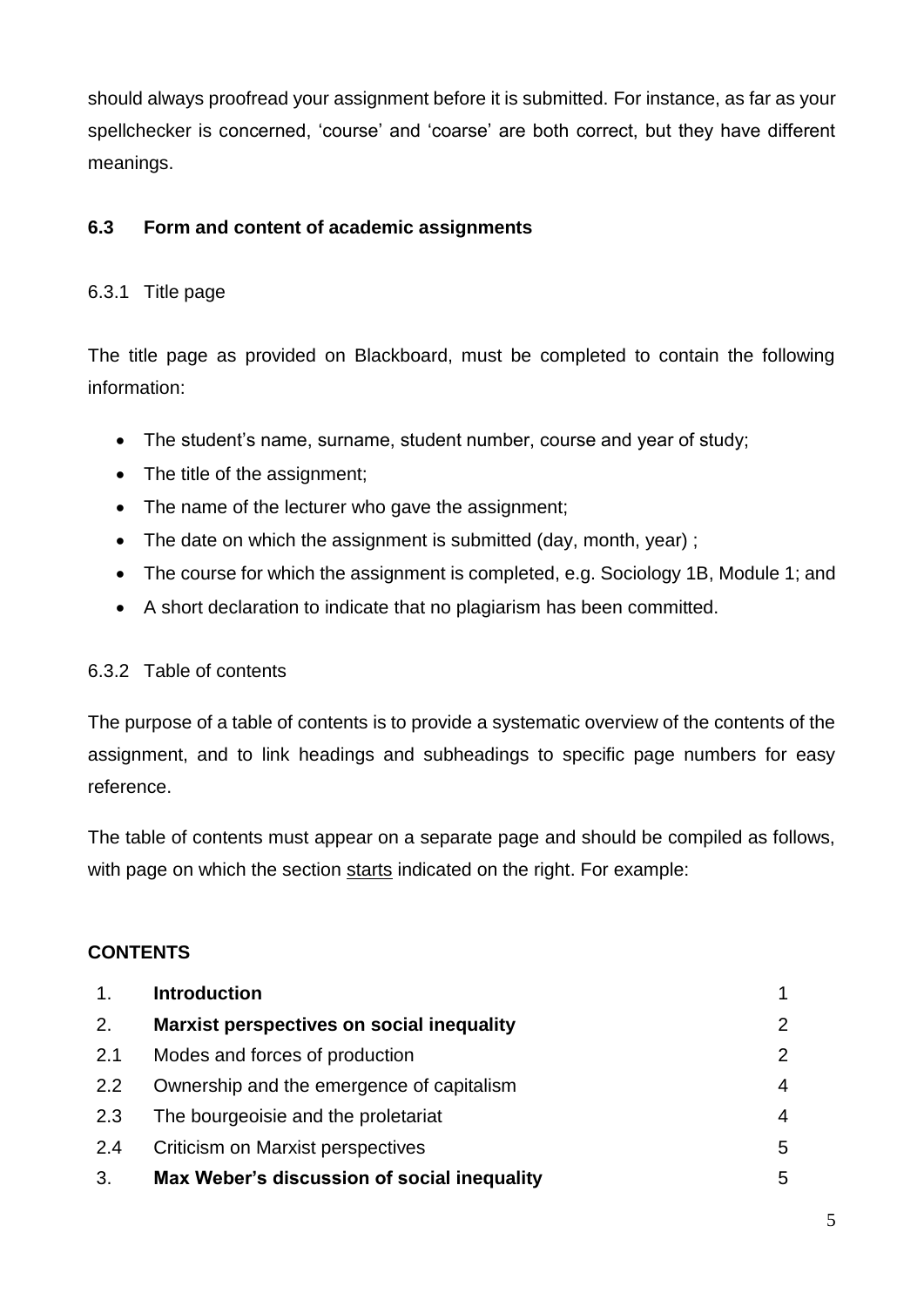| 3.1            | Prestige                                        |    |
|----------------|-------------------------------------------------|----|
| 3.2            | Power                                           | 8  |
| 3.3            | Class                                           | 8  |
| 4.             | A comparison between Marxist and Weberian views | 9  |
| 5 <sub>1</sub> | <b>Conclusion</b>                               | 10 |
|                | <b>Reference list</b>                           | 11 |

#### 6.3.3 Body of the assignment

All assignments should have a clear introduction, contents and a conclusion. All the headings in the table of contents should appear in the body of the essay (with the corresponding page numbers on which the heading first appears).

Always start with an introduction. The **introduction** should tell the reader what the assignment is about, i.e. what the topic is. It must also explain how the author approaches the topic and provide an exposition of the structure of the assignment or how the assignment is arranged.

The main part of the assignment consists of a presentation of the author's arguments - the **body** of the assignment. Students must show that they can highlight topics from different angles. They must be able to compare and critically evaluate divergent points of view. Information from a wide variety of sources must be integrated in a meaningful way. Students must be able to interpret other author's opinions correctly, but they also must be able to systematically state their own points of view. Students must show that they understand sociological concepts, theories and perspectives, and that they can address problems by using their acquired knowledge.

Compiling a broad framework of appropriate headings can aid you in the ordering of the themes you would like to address. You need to discuss each thought or theme under a specific heading. Each heading and subheading must be numbered. Main headings are numbered 1, 2, 3 etc. (with Introduction always being heading number 1); First-level subheadings are numbered 2.1, 2.2, 2.3 etc.; second-level subdivisions are numbered 2.1.1, 2.2.2, 2.2.3.

Always end your assignment with a conclusion. In the **conclusion**, the main arguments proposed in the assignment must be summarised in the form of conclusions. The conclusion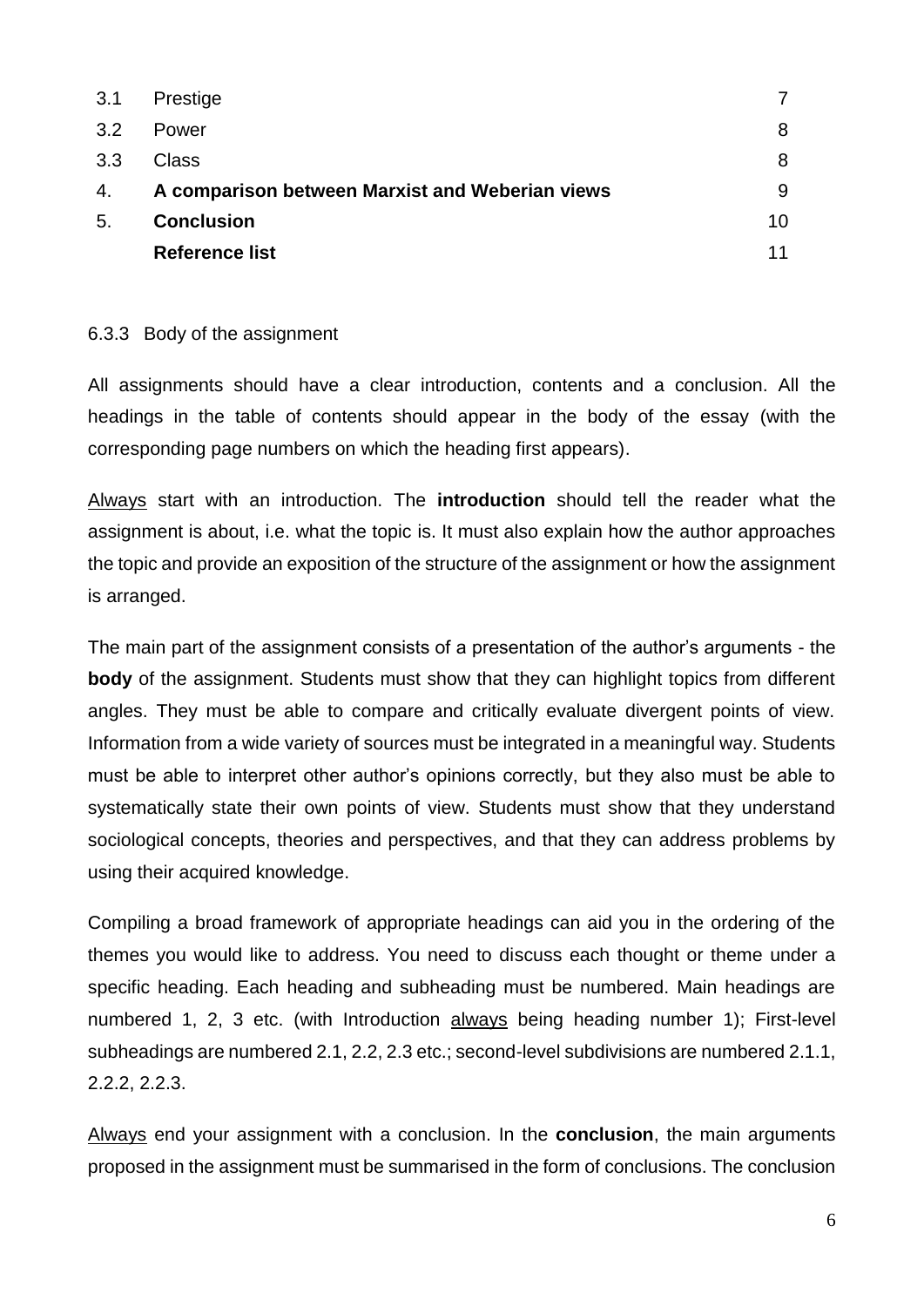must link to the contents of the assignment in a logical manner. The summary should not introduce any new information.

# 6.3.4 Reference list

The last section of your assignment should be a list of cited sources, i.e. the heading is named Reference List. The reference list must appear on a separate page (it should, thus, not follow on the same page as the conclusion, but on the following page after the body of the assignment). Note that the heading  $-$  Reference List  $-$  are not numbered as it does not form part of the text/body of the assignment. All sources cited in the text must be listed in a comprehensive list of references. If there is no reference to a source in the text, the source may not be listed in the reference list.

Academic books and articles from accredited journals are the sources of choice. Online encyclopaedia such as Wikipedia may not be used as sources for academic assignments. Reference original sources rather than course readers or study guides. It is also wise to avoid dated sources, i.e. sources that were written more than 10 years ago. The rule is to stick to more current, relevant sources. At times, however, certain seminal texts that were published a number of years ago can be consulted (e.g. Foucault or Marx, depending on your topic) – but these need to be balanced with more current literature as well.

# **6.4 Referencing**

There are various ways of formatting a reference list, and different academic departments and journals adopt different styles. The UJ Sociology Department uses a Harvard style similar to that of *South African Review of Sociology*, the journal of the South African Sociological Association, and this is illustrated below. Please use these forms of referencing when presenting a reference list.

# 6.4.1 In-text referencing

When citing an author (or authors) from a book, an article or any other source, the reference must be positioned at the appropriate place in the text. The reference should always consist of the following three elements (in this order), namely:

(1.) **The author's surname**, with no comma after the surname if it appears in brackets;

(2.) **The year of publication**, followed by a colon.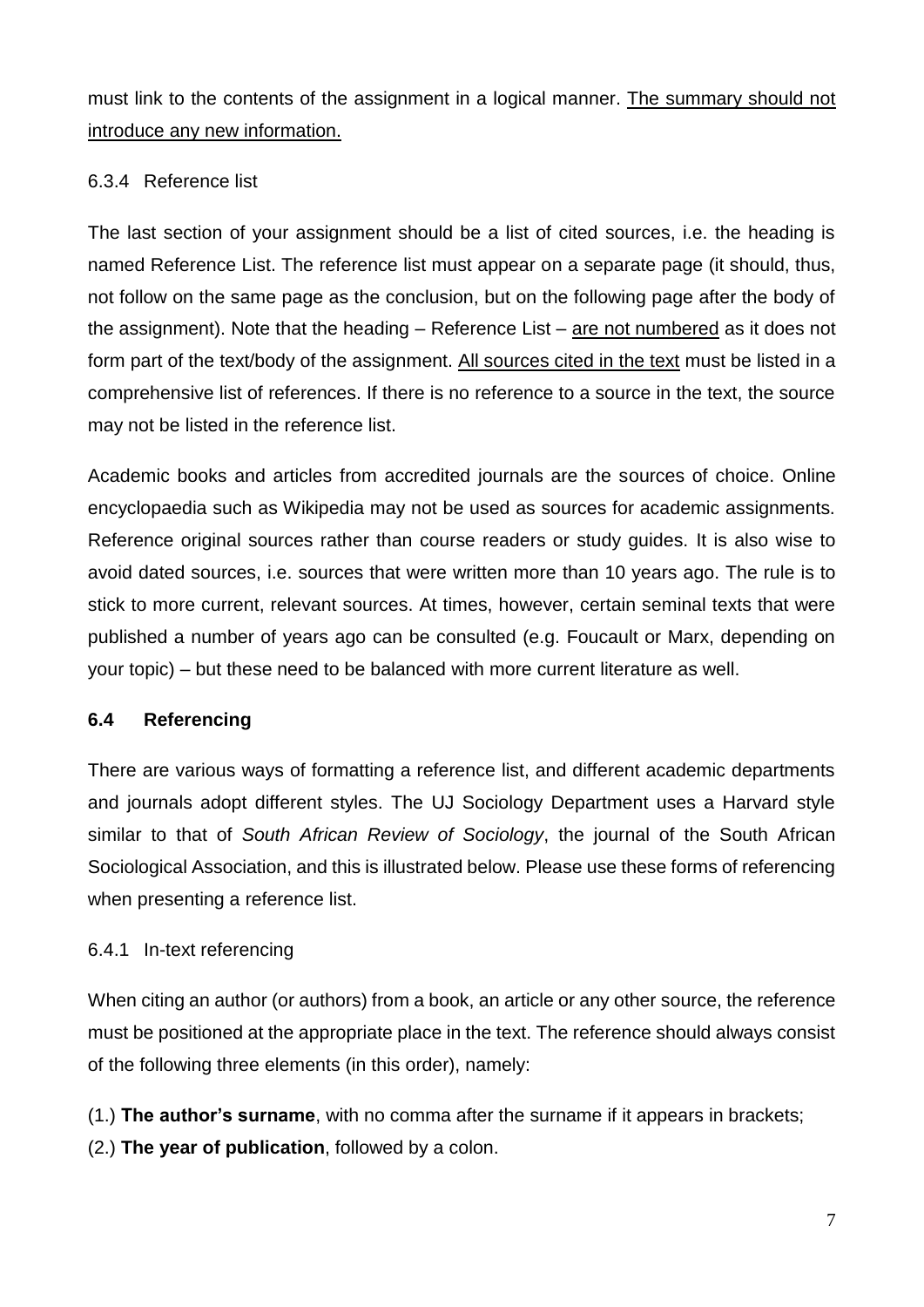(3.) **The page number(s)**, except if you are referring to the source as a whole, in which case no page number(s) is/are included, for example (Smith 2010).

The following are examples of in-text references and the suitable placements in the text:

# *Single author:*

- Rugunanan (2015: 237) argues that…
- ...to the argument (Khunou 2013: 45).

# *Two authors:*

- According to Mphaphuli and Smuts (2019: 19)…
- ... for the institution to complete its goal (Kemp and Tshoaedi 2007: 4), while the government…

# *Three authors*

Wilmott, Fraser and Lammes (2018: 71) noted that…

# *More than three authors*

If there are more than three authors, you need to immediately refer to the first author followed by the abbreviation et al.

…with the exception of a few (Held et al. 1999: 78).

# *An organisation*

If the source concerned is not the work of a specific author, but released by an organisation, you need to indicate it in the reference.

…for Gauteng (Statistics South Africa 2011: 11).

# *Multiple publications*

In the case where the same author published more than one piece of work in the same year, the letters a, b, etc. should appear after the date to distinguish from the different publications.

As Morrell (1998a: 7) illustrates… Furthermore, he refers to… (Morrell 1998b: 100).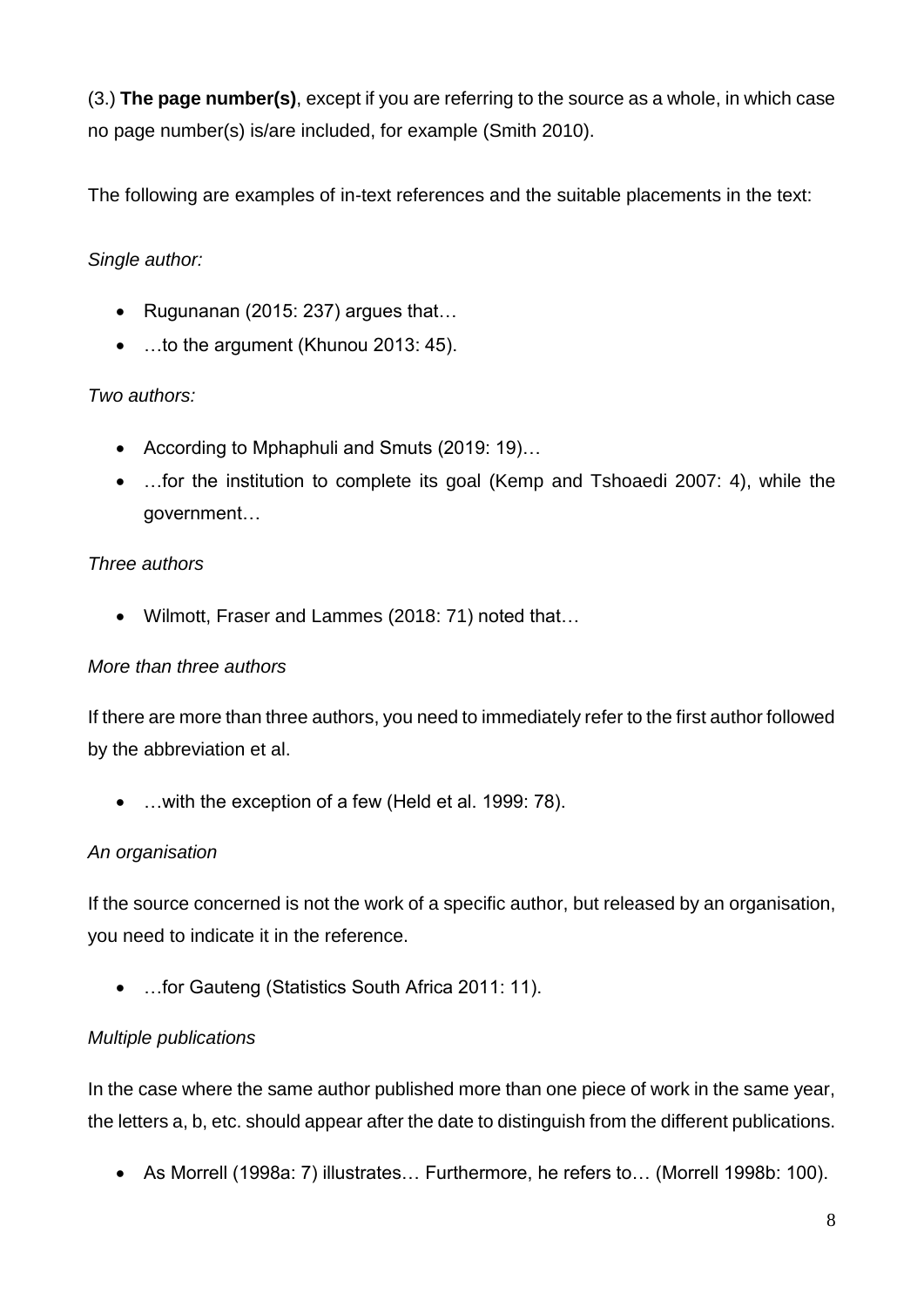# *Series of references*

When arranging a series of references, do so according to chronological dates or the author's surnames in alphabetical order (it is a preference, but just be consistent).

- Date: …the end (Davis 2008; Smuts 2015; Du Toit 2018).
- Surname: A number of scholars (Abbey 2007; Lima 2010; Tammy 2006)...

# *A report*

If the source concerned is not the work of a specific author, but a report of some sort, you need to indicate this.

- ... in the report of the Commission of Inquiry into State Capture (2019) it was found that…
- …as stipulated by the Department of Finance (2016).

# *Newspaper*

There are two ways in which to refer to a newspaper source –

- (a.) If the author(s) of the article is available: …to an extent (Desai 2019: 17).
- (b.) Article without an author: …as indicated (*Sunday Times* 20 January 2019: 5).

# **6.5 Direct quotations**

- Direct quotes must be placed between single quotation marks.
- Double quotation marks are used in the case where certain concepts are highlighted. For example: According to Smuts (2019: 71) 'these young people often hold specific normative views of what men and women are "allowed" to do and how gender is "supposed" to be performed'.
- In the case of a direct quote, the original spelling and punctuation, as they appear in the source, should be retained – even if that means using US English.
- If the quotation contains a printing or language error in the original text, you must keep it as is and add the word [sic] in square brackets to indicate that you are aware of the error.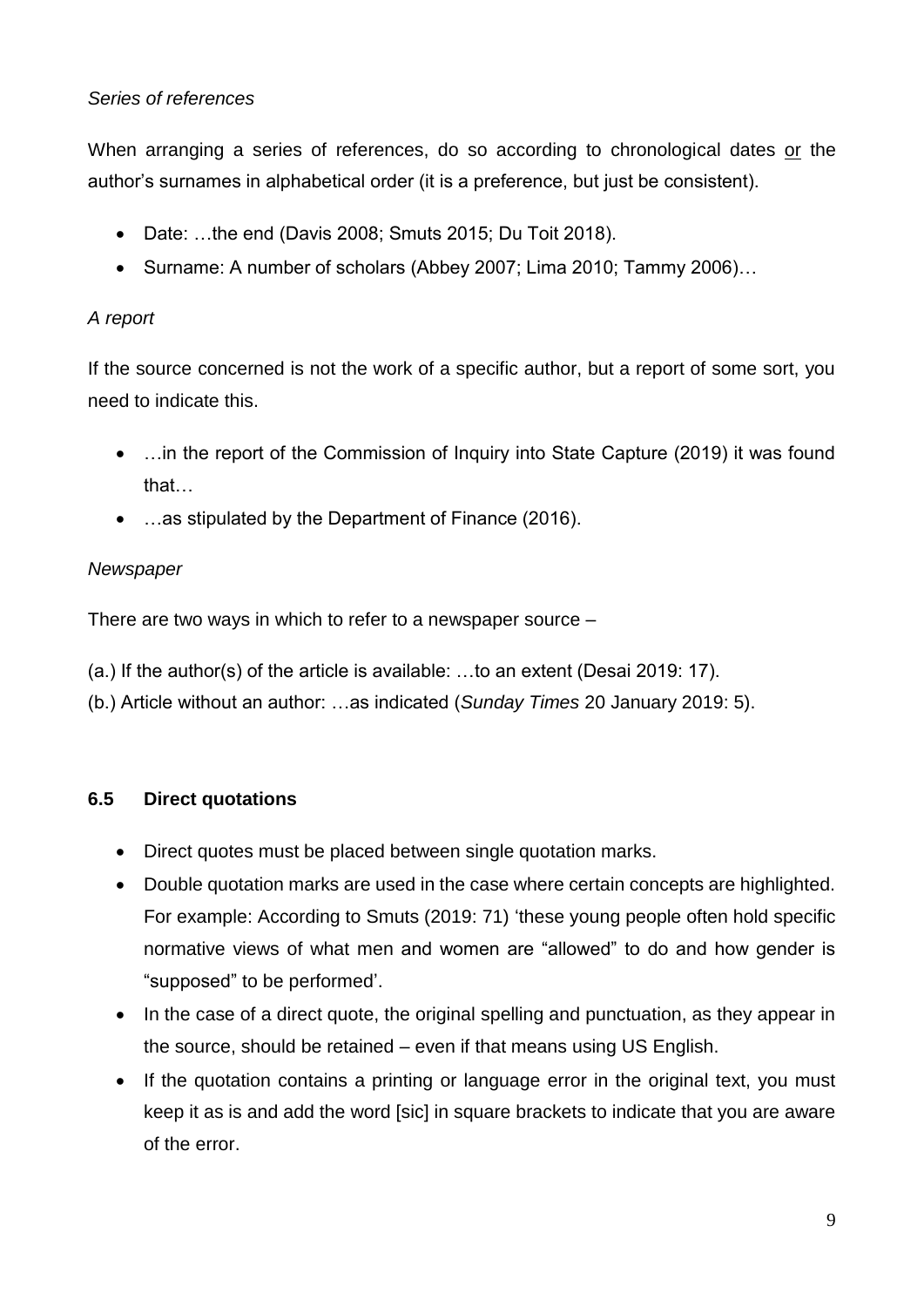- In some cases, you might not want to include the entire quotation, as such, ellipses (three dots) should be used to indicate that a part of the quotation has been left out.
- If you wish to emphasise a part of the quotation by using italics or bold, you need to indicate this by adding the words (own emphasis) in brackets immediately after the quotation.

# **6.6 Formatting a reference list**

- The reference list must be arranged alphabetically according to the surnames of the authors.
- Sources that appear in the reference list are not numbered.
- There is no need to separate the different types of sources. All sources used, regardless of the type of source, must appear alphabetically in one coherent list (i.e. do not separate journal articles from newspaper articles).
- Distinguish clearly between references by using the hanging indent feature. I.e. in MS Word, highlight all the cited sources in the references; select Paragraph from the Home pop-up menu; under Indentation, use the Special pull-down menu to select hanging.
- Use title case capitalisation for all book and article titles, e.g. *The Small Group: Structure and Dynamics.* All the important words must be capitalised, while words that are of less importance (for example: and, an, but, by, the) are not capitalised – unless it is the first word of the title.
- As far as formatting each reference is concerned, there is a number of details that must appear in each source and in a specific order, depending on the source type. It is also important to pay close attention to the required punctuation and spacing for each type of source. For example, notice the differences in punctuation for the following two types of sources:

#### *Book*

(1.) Always start with the **author's surname** – a comma appears after the surname – followed by the author's **initials**. If the person is an editor of a book, the word (editor) is added in brackets after the initials. The plural (editors) is added if there are more than one editor. (Note that the initials are only followed by a full stop when it appears directly ahead of the date of publication).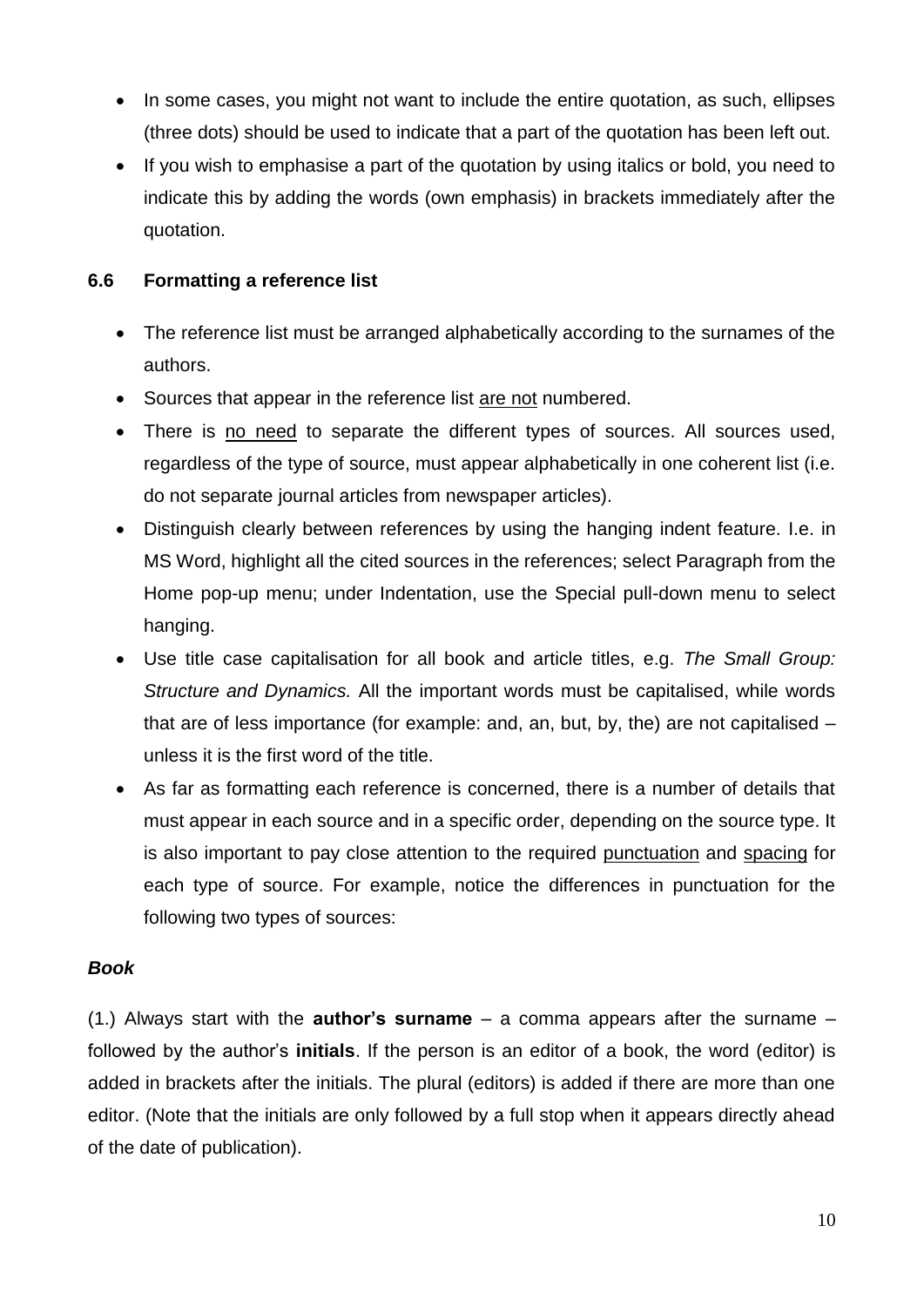(2.) This is followed by the **date of publication**. Note that the date should not appear in brackets and a full stop follows directly after the date.

(3.) Thereafter the **title of the source** is indicated. The title of books must appear in *Italics*, and again it is followed with a full stop.

(4.) **Place of publication**. Indicate the place where the book was published. Note that it has to be the city, NOT the country (e.g. Johannesburg, not South Africa). A colon appears after the city is stated.

(5.) **Publisher**. Indicate the publishing house and end off the source with a full stop. (No page numbers are added when referencing a book source).

#### *For example:*

Babbie, E and Mouton, J. 2009. *The Practice of Social Research*. Cape Town: Oxford University Press.

# *Journal Article*

(1.) Always start with the **author's surname** – a comma appears after the surname – followed by the author's **initials**. (Note that the initials are only followed by a full stop when it appears directly ahead of the date of publication).

(2.) This is followed by the **date of publication**. Note that the date does not appear in brackets and a full stop follows directly after the date.

(3.) Thereafter the **title of the source** is indicated. Unlike the titles of books, an article's title does not appear in italics. Use a single set of inverted commas for the title, followed by a full stop (which appears after the closing inverted comma).

(4.) This is then followed by the **journal/**periodical name in which the article was published. The journal name appears in *Italics*, followed by a comma.

(5.) Indicate the **volume** of the journal; followed by the edition **number** in brackets with a colon after the closing bracket.

(6). Indicate the **page numbers** on which the article appears from where the article starts to where it ends, ending off with a full stop.

# *For example:*

Smuts L. 2010. 'Careers with Sociology: Evidence from UJ'. *The South African Review of Sociology*, 41(1): 105-119.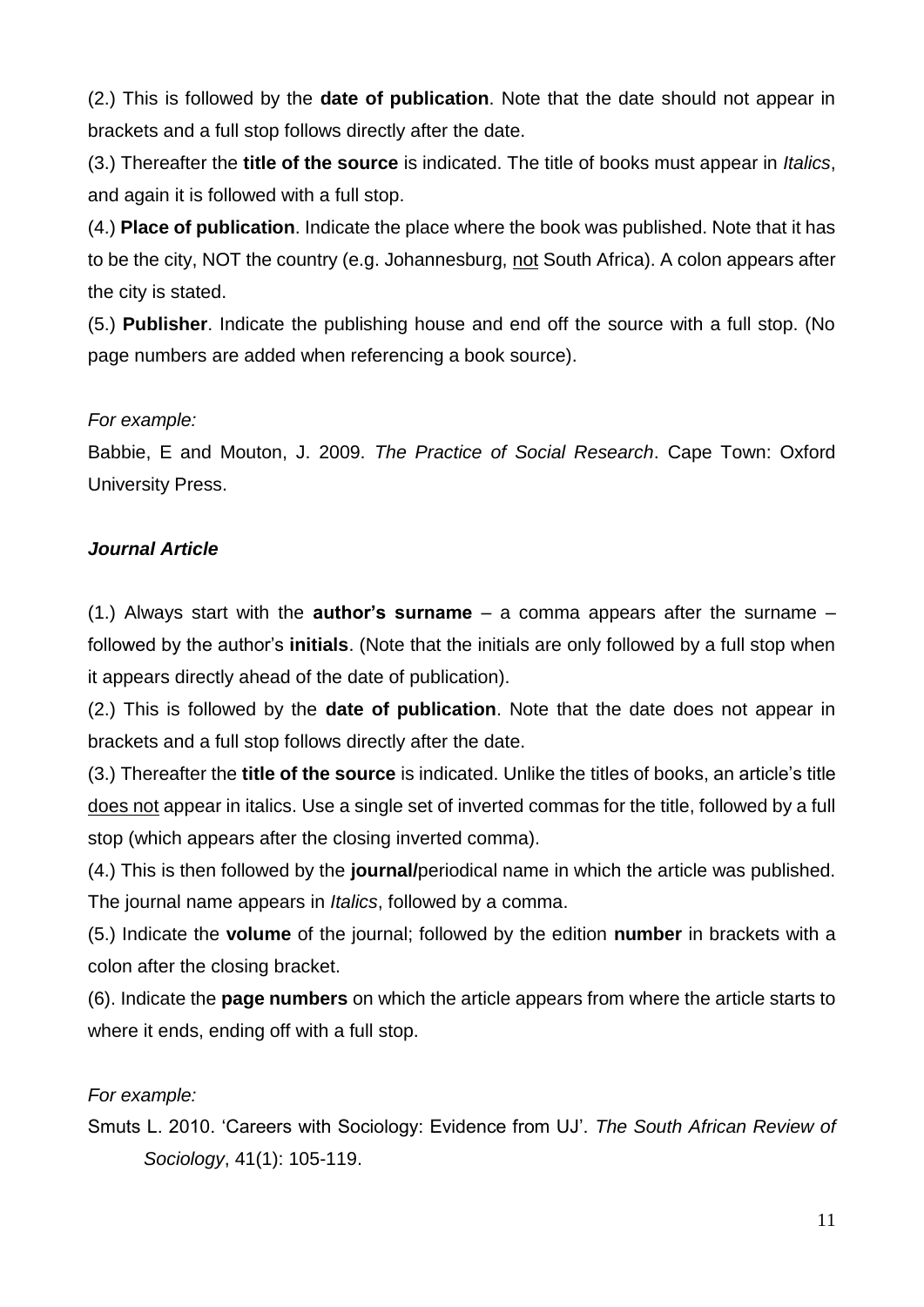The following examples give an indication of the required punctuation according to the different types of sources:

#### **Book with a single author**

Maxwell, K. 1995. *The Making of Portuguese Democracy.* Cambridge: Cambridge University Press.

#### **Book with two authors**

Steyn, AF and Uys, T. 1998. *The Small Group: Structure and Dynamics.* Sunnyside: Konsortium.

#### **Book with three or more authors**

Held, D, McGrew, A, Goldblatt, D and Herraton, C. 1999. *Global Transformations: Politics, Economics and Culture.* Cambridge: Polity Press.

#### **Subsequent edition of a book**

Bendix, S. 1996. *Industrial Relations in the new South Africa*, third edition. Kenwyn: Juta & Co.

#### **Journal article with one author**

Hunter, M. 2005. 'Cultural Politics and Masculinities: Multiple-Partners in Historical Perspective in KwaZulu-Natal'. *Culture, Health and Sexuality*, 7(3): 209-223.

#### **Journal article with three or more authors**

Jewkes, R, Vundule, C, Maforah, F and Jordaan, E. 2001. 'Relationship Dynamics and Teenage Pregnancy in South Africa'. *Social Science & Medicine*, 52(5): 733-744.

#### **Book with a single editor**

Padilla, AM (editor). 1980. *Acculturation: Theory, Models and Some Findings.* Boulder, Colarado: Westview Press.

#### **Book with two or more editors**

Buhlungu, S, Daniel, J, Southall, R and Lutchman, J (editors). 2007. *State of the Nation: South Africa 2007*. Pretoria: HSRC Press.

#### **Chapter in a book**

Nyanzi, S. 2011. 'Unpacking the (Govern)Mentality of African Sexualities'. In Tamale, S. (editor). *African Sexualities: A Reader*. Cape Town: Pambuzuka Press.

#### **Newspaper article**

Bokaba, S. 2000. 'Horror Find at Sangoma's Shack'. *The Star,* 27 January: 1.

#### **Published report**

Finance, Department of. 1996. *Growth, Employment and Redistribution: a Macroeconomic Strategy.* Pretoria: Department of Finance.

#### **Dissertations and theses**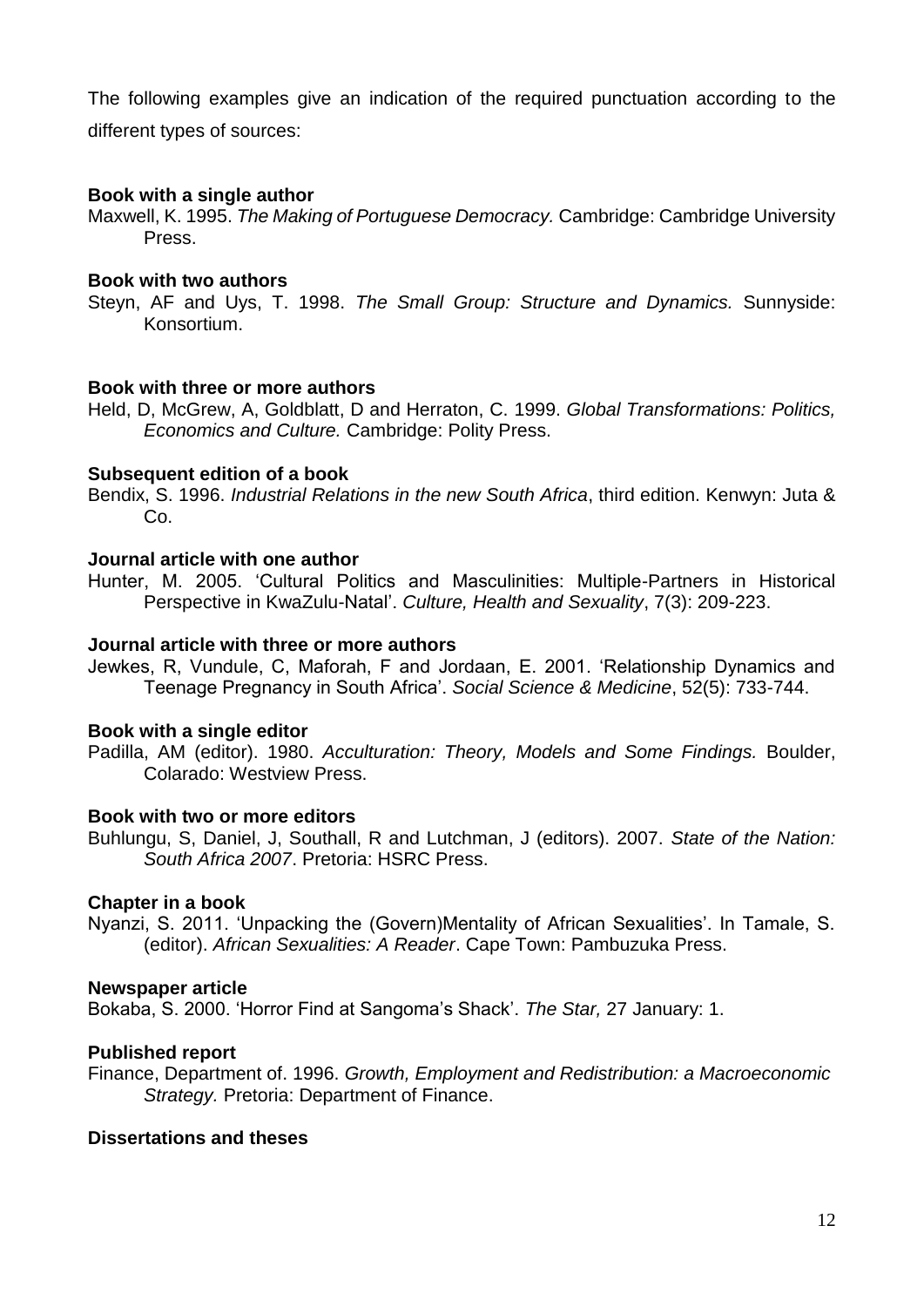- Mphaphuli, MM. 2013. 'Interrogating the Heteronormative Sexuality and Gendered Performativity of Young People in Madelakufa Informal Settlement'. MA dissertation, University of Johannesburg.
- Stapele, N. 2015. 'Respectable "Illegality": Gangs, Masculinities and Belonging in a Nairobi Ghetto.' PhD thesis, University of Amsterdam.

# **Published working paper**

Hart, G. 1996. 'Global Connections: the Rise and Fall of a Taiwanese Production Network on the South African Periphery'. *Institute for International Studies Working Paper* 6. Berkeley: University of California.

#### **Unpublished paper**

Dawson, M. 1999. 'Post Apartheid Education in South Africa: a Challenge to Identity'. Unpublished paper presented to conference of African Studies Association of Australasia and the Pacific, University of Western Australia, Perth.

#### **Internet**

- Department of Agriculture. 2019. *Regulations Regarding Control Over the Sale of Organically Produced Products in the Republic of South Africa.* Accessed 21 June 2000, [http://www.nda.agric.za.](http://www.nda.agric.za/)
- Dickson, P. 1999. 'Back to the Bad Old Days.' Accessed 7 November 2000, [http://www.mg.co.za/mg/news/99jun-land.html.](http://www.nda.agric.za/)

#### **Film and video**

*Manufacturing Consent: Noam Chomsky and the Media*. 1992. Directed by Mark Achbar and Peter Wintonick. New York: Zeitgeist films. Video: VHS.

*Youth- With a Difference*. 2005. Directed by Y Noor Mohamed. Pretoria: Islamic Television Network. Transmitted on 23 September 2005.

#### **Reference work**

*Pharos Afrikaans-Engels English-Afrikaans Woordeboek ∙ Dictionary*. 2005. First edition. Cape Town: NB Publishers.

#### **Two or more items in one year by same author**

- Padayachee, V. 1997a. 'Progressive Academic Economists and the Challenge of Development in South Africa's Decade of Liberation'. Inaugural lecture, University of Natal.
- Padayachee, V. 1997b. 'South Africa's Re-entry into the Global Economy: A Review and Critique of Post-1990 Strategies of Re-integration'. *CSDS Working Paper 14*. Durban: University of Natal.

#### **Undated item**

Eagleton, T. No date. 'The Holy Trinity'. Manuscript in author's possession.

#### **Media Releases**

(Alston 2003) Alston, R., (Australian Minister for Communications, Information Technology) 2003, Australian Government to ban spam, media release 122/03, National Office for Information Economy, Canberra, viewed 23 July, from [http://www.noie.gov.au/publications/media\\_releases/2003/Jul/spam.htm](http://www.noie.gov.au/publications/media_releases/2003/Jul/spam.htm)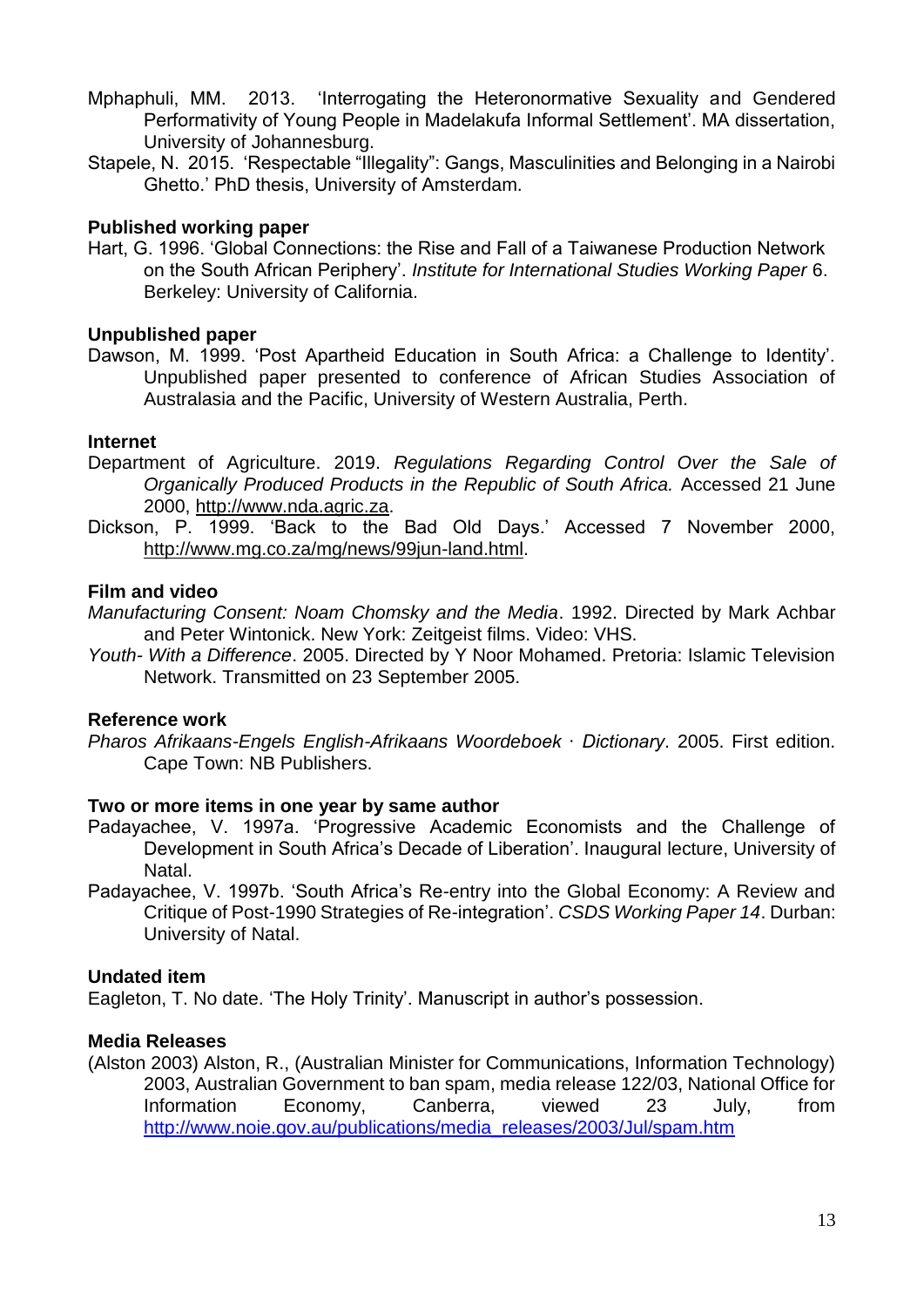#### **Government Media Releases.**

Commonwealth Scientific and Industrial Research Organisation (CSIRO), 1997–2004, *Revolutionary sheep weigher on trial*, media release Ref PRO 4\_168, 15 Sept 2004, viewed 16 September 2004. from <http://www.csiro.au/index.asp?type=mediaRelease&id=sheepweigher&style=media> Release

#### **Government Publication and Regulations**

- Department of Education, Science & Training, 2000, Annual Report 1999-2000, AGPS, Canberra.
- Department of Immigration and Multicultural Affairs 2001, Immigration: Federation To Century's End 1901-2000, Statistics Section, Business Branch, Department Of Immigration and Multicultural Affairs, Canberra.

#### **Brochure**

New South Wales Dept of Primary Industries, 2005, Saltwater recreational fishing in New South Wales: Rules & regulations summary, brochure, NSWDPI, New South Wales. Include as much information as available. The publisher's name may be abbreviated if it is also the author.

#### **Legislation**

- South Africa. 1962. 'Income Tax Act 58 of 1962'. Accessed 1 March 2015, [https://www.gov.za/sites/default/files/Act%2058%20of%201962s\\_0.pdf.](https://www.gov.za/sites/default/files/Act%2058%20of%201962s_0.pdf)
- South Africa. 2005. 'National Credit Act 34 of 2005'. Accessed 1 April 2018 [https://www.legalrights.co.za/wp-content/uploads/2017/03/NATIONAL-CREDIT-](https://www.legalrights.co.za/wp-content/uploads/2017/03/NATIONAL-CREDIT-ACT-NO.-34-OF-2005.pdf)[ACT-NO.-34-OF-2005.pdf.](https://www.legalrights.co.za/wp-content/uploads/2017/03/NATIONAL-CREDIT-ACT-NO.-34-OF-2005.pdf)

# **7. PLAGIARISM**

7.1 What is plagiarism?

Plagiarism is, as the Concise Oxford Dictionary puts it, 'the act of . . . pass[ing] off the thoughts etc. of [another person] as one's own.' You are guilty of plagiarism if you use the ideas or words of another author without acknowledging their source. Since you are expected to present your own work, this is unacceptable and dishonest. This is why references to original sources are so important. Copying directly from another source without indicating that it is a quotation and making only minor changes to the words of another author are both examples of plagiarism. Formal action follows the submission of an assignment that contains examples of plagiarism. If you are uncertain whether your work contains plagiarism, use Turnitin and check with your lecturer before submitting.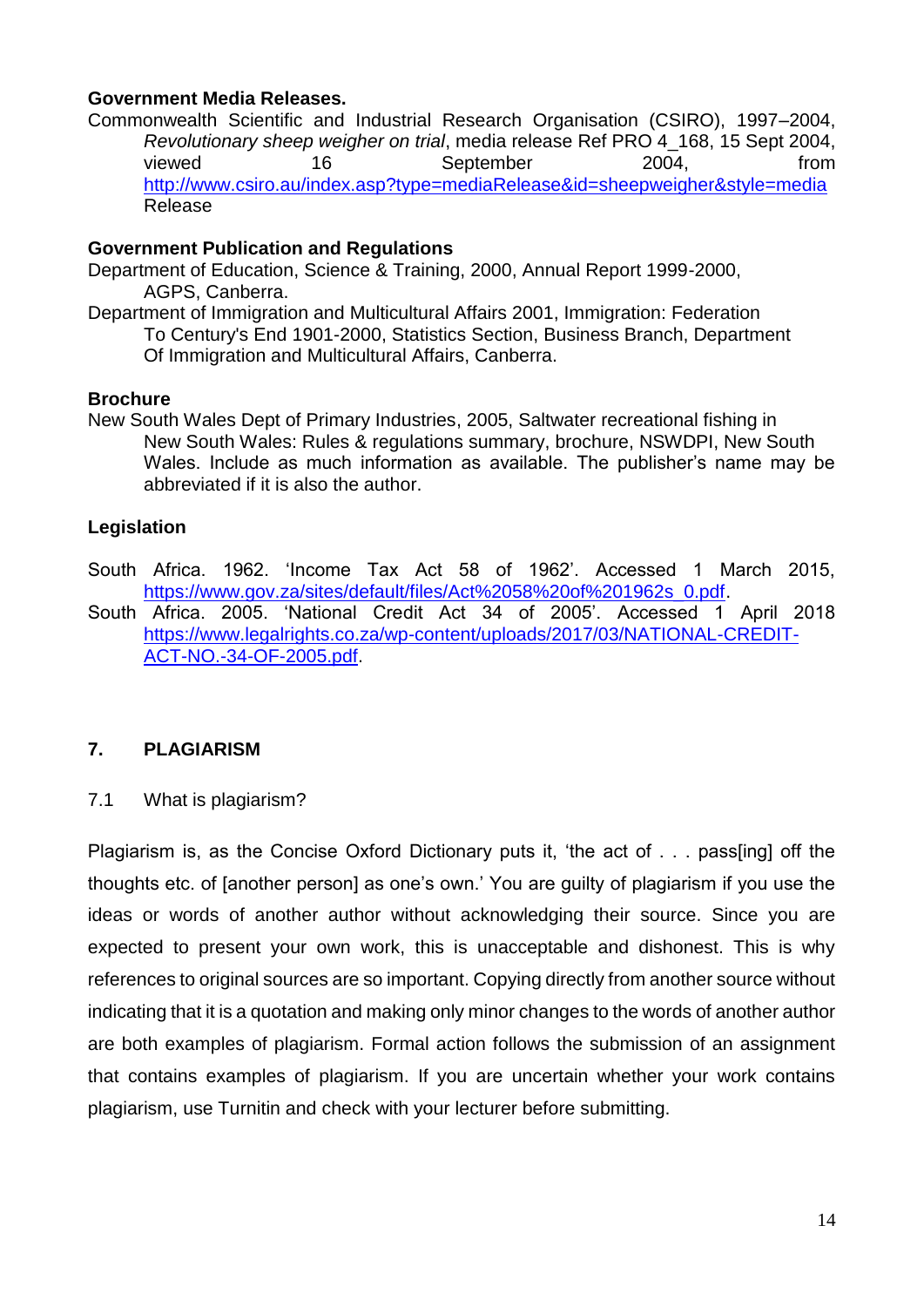# 7.2 Transgressions of plagiarism policy

The UJ Department of Sociology follows institutional policy in dealing with plagiarism. Within the department, first-time offenders at undergraduate level can achieve a maximum of 50% on resubmitting a plagiarised assignment. Second-time offenders will be reported to the university's plagiarism committee for potential disciplinary action. Students who commit plagiarism may be expelled and have the offence permanently recorded.

# 7.3 Avoiding plagiarism

Since your work must, inevitably, draw on the ideas and empirical data of others, it is important to know how to achieve this without plagiarism. There are two ways in which you can do this – **quoting** and **summarising** – but either way you must indicate your source, both with a text reference and by including the source in your reference list. Summarising is usually preferred because it helps to produce an essay that is a pleasure to read. However, it requires more skill, and is given extra credit. If you are quoting, this must be undertaken in one of two ways. If the quote is short, it can be contained within the normal text, but if it is longer than about 50 words it should be presented as an indented passage. Examples of quoting, summarising, and of plagiarism, are given below. All illustrations are taken from the following excerpt from Alan Morris's *Bleakness & Light: Inner-City Transition in Hillbrow, Johannesburg* (1999: 81-82).

The gender distribution in the early 1990s was significantly different from the one that prevailed in the mid-1960s, when 48 per cent of flat dwellers were male and 52 per cent were female (Jubber 1973:59), whereas at the beginning of 1993, 56 per cent of flatdwellers were male and 44 per cent female. Although the proportion of males was greater in all racial categories, the most substantial difference was within the African grouping, of which 58 per cent were male (Table 9, p.351).

There are probably two main explanations for the change in the gender profile. Firstly, some of the men who moved to Hillbrow were reluctant to bring their partners and/or children to a place that was viewed by many flat-dwellers as not being a satisfactory neighbourhood for women or for bringing up children. A number of male flat-dwellers had homes elsewhere. Secondly, the increasing levels of crime and prostitution made women reluctant to move to Hillbrow: 'Females don't feel safe in Hillbrow and society is labelling [sic]. When you stay in Hillbrow you are a prostitute' (Pumla, an African women in her early fifties and ex-Hillbrow resident).

# *Examples of quoting*

a) Hillbrow 'was viewed by many flat-dwellers as not being a satisfactory neighbourhood for women or for bringing up children', argues Morris (1999:81).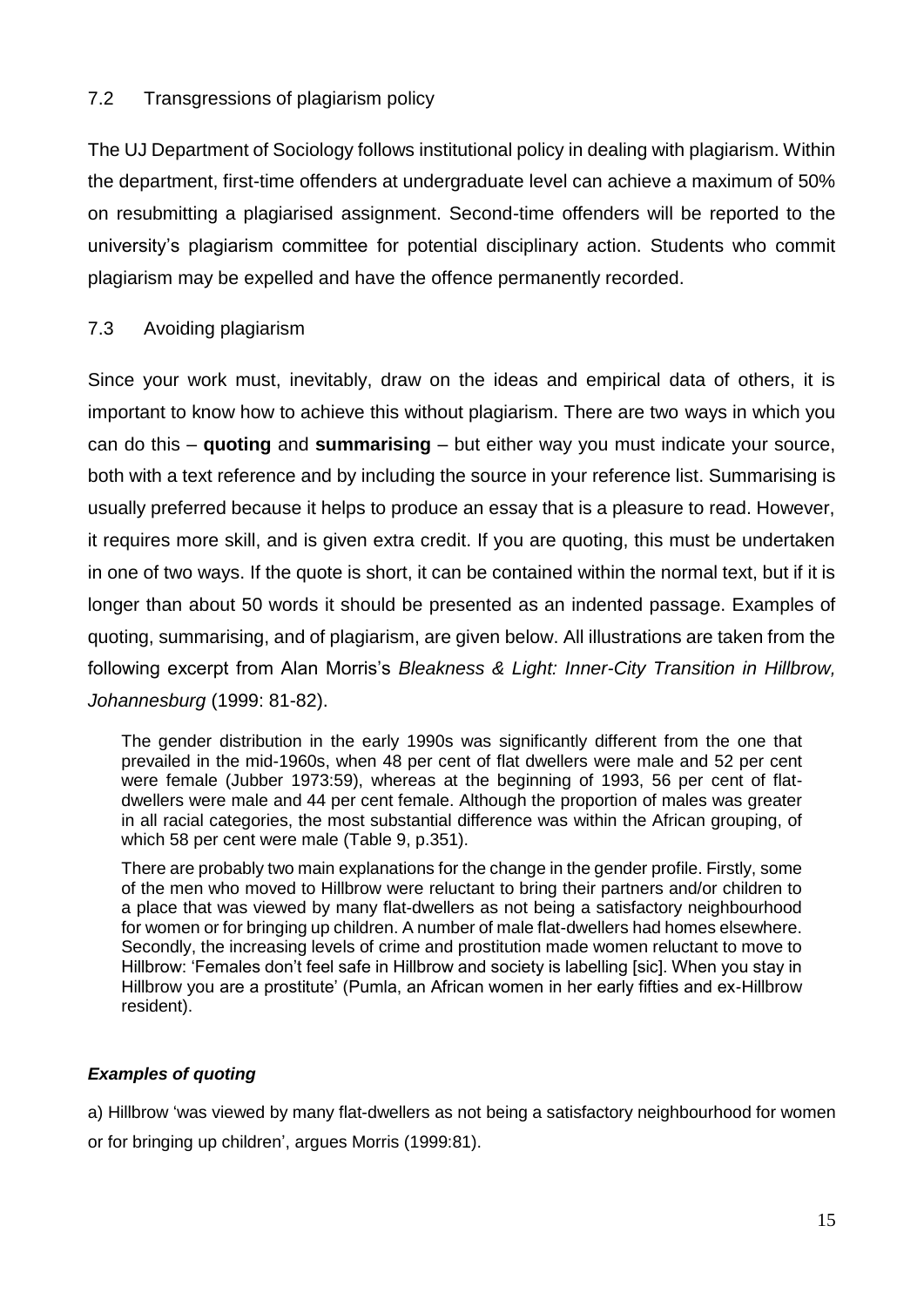b) According to one researcher (Morris, 1999: 81) 'the increasing levels of crime and prostitution made women reluctant to move to Hillbrow'.

c) As one African woman (Pumla, quoted in Morris, 1999: 81-82), a former resident of Hillbrow, put

it, 'When you stay in Hillbrow you are a prostitute'.

d) Morris (1999: 81) suggested two explanations for this change:

Firstly, some of the men who moved to Hillbrow were reluctant to bring their partners and/or children to a place that was viewed by many flat-dwellers as not being a satisfactory neighbourhood for women or for bringing up children. ... Secondly, the increasing levels of crime and prostitution made women reluctant to move to Hillbrow.

NB: In this last example, an ellipsis (…) has been used to indicate that a section of text has been omitted, in this case between "children" and "Secondly".

#### *Examples of summarising*

a) Morris's (1999:81) interview data showed that sometimes men discouraged their 'partners' from moving to Hillbrow.

b) During this period, there was a significant decline in the proportion of women flat-dwellers living in Hillbrow (Morris, 1999: 81).

#### *Examples of quoting from interviews*

When interviewed on 15 May 2001, Mr R.Forbes stated... OR • Mr R. Forbes confirmed his statement by fax on 15 May 2003... OR • The statement claimed that Martians had landed in Moonee Ponds (R. Forbes [Australian

UFO Society] pers. comm., 15 May 2003).

Not included in the Reference list.

#### 7.4 Copying and co-operation

Co-operation can be an important part of sociological research. However, each assignment is given a mark that contributes towards your overall mark, and as with an examination

**copying the work of another student, or allowing another student to copy your work, is a disciplinary offence**. Thus, unless a lecturer indicates otherwise, co-operation should be limited to sharing information about sources and verbal discussion of assignments. Writing should be undertaken independently of other students.

#### 7.5 Editing and Institutional/academic support

The importance of editing and proofreading your own work cannot be stressed enough. Make use of the UJ's Writing Centre if you have any issues.